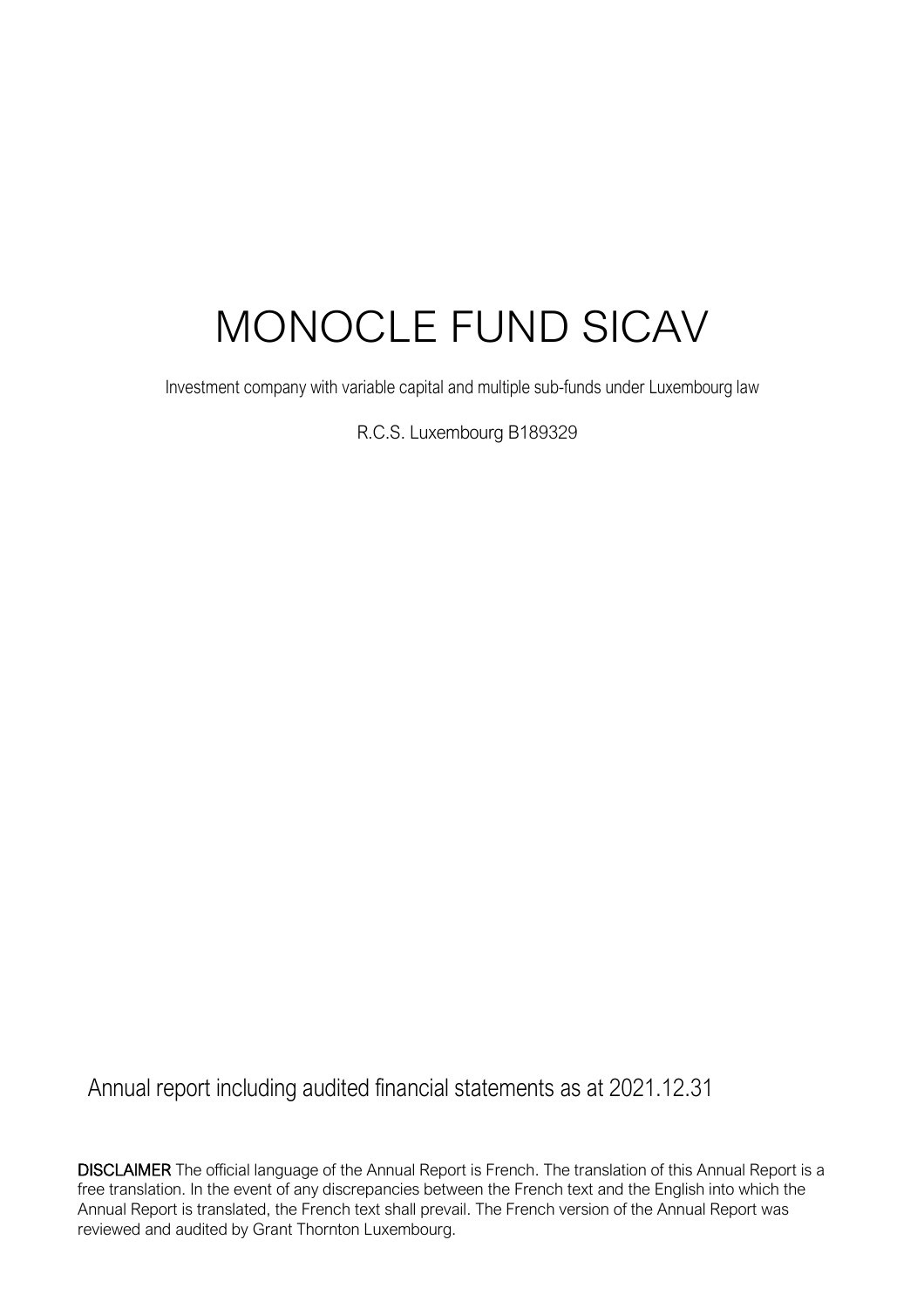# Table of contents **Page 2**

| Management and administration        | 3  |
|--------------------------------------|----|
| <b>Audit report</b>                  | 4  |
| <b>Combined financial statements</b> |    |
| <b>Notes</b>                         | 9  |
| Activity report (unaudited)          | 12 |
| Report by compartment                |    |
| MONOCLE FUND SICAV - Monocle Fund    | 13 |
| Unaudited information                |    |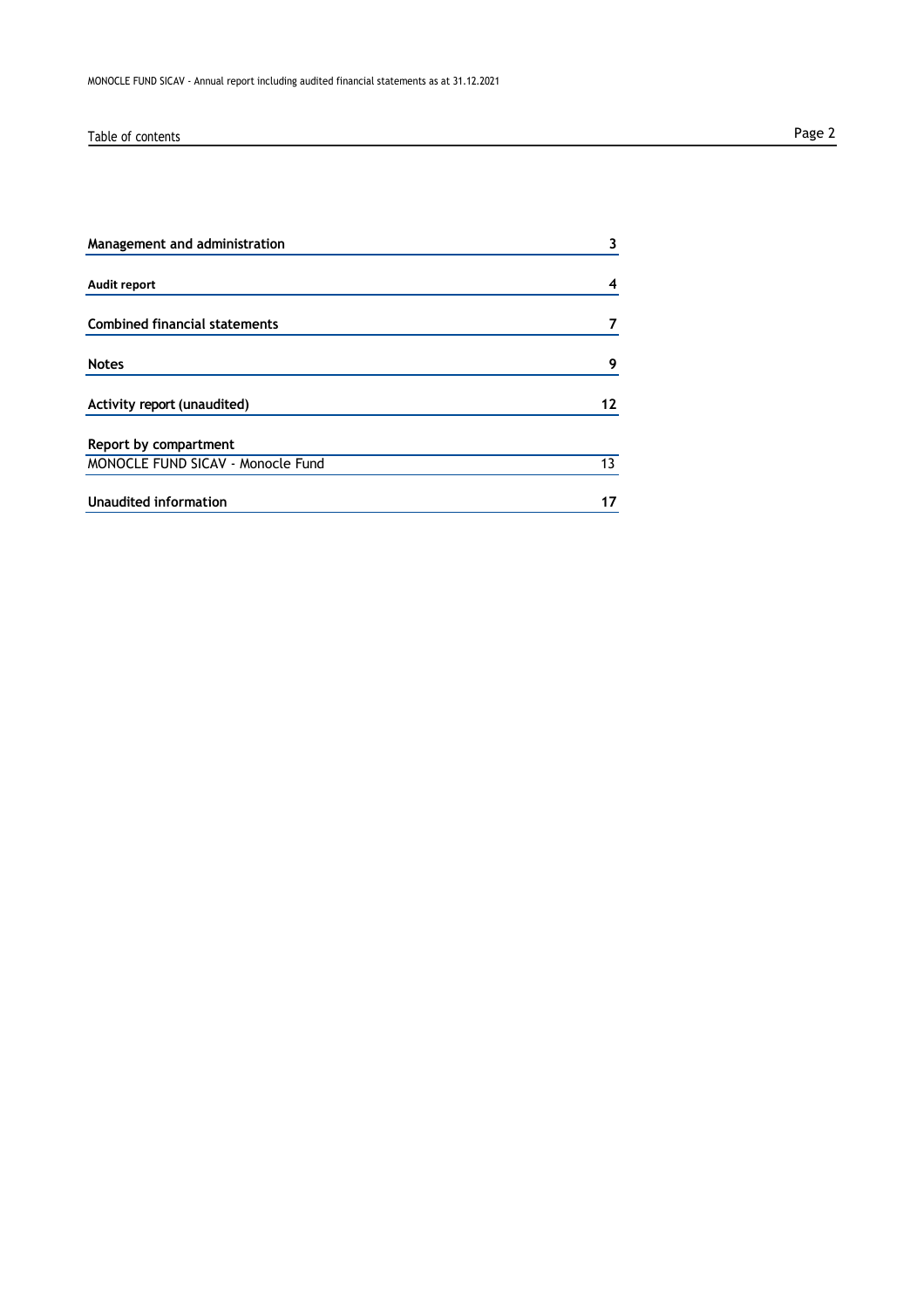### Management and administration **Page 3** and the page 3 and the page 3 and the page 3 and the page 3 and the page 3 and the page 3 and the page 3 and the page 3 and the page 3 and the page 3 and the page 3 and the page 3 and

MONOCLE FUND SICAV 5, rue Jean Monnet, L-2180 Luxembourg R.C.S. Luxembourg B189329

### **Board of Directors**

Charles Monot, Chairman, Monocle Asset Management France

Jean-Bernard Quillon, Manager, Agama Advisors Grand Duchy of Luxembourg

Sandrine Dubois Independent Director Grand Duchy of Luxembourg

### **Management company**

Carne Global Fund Managers (Luxembourg) S.A. (until 2021.06.30) 3, rue Jean Piret L-2350 Luxembourg

MONOCLE ASSET MANAGEMENT (since 2021.07.01) 15, rue Monsigny 75002 Paris, France

### **Financial Manager**

Thornbridge Investment Management LLP (until 2021.06.30) 13, Austin Friars London EC2N 2HE

MONOCLE ASSET MANAGEMENT (since 2021.07.01) 15, rue Monsigny 75002 Paris, France

### **Custodian bank**

Credit Suisse (Luxembourg) S.A. 5, rue Jean Monnet L-2180 Grand Duchy of Luxembourg

### **Domiciliary Agent, Administrative Agent, Transfer Agent and Registrar**

Credit Suisse Fund Services (Luxembourg) S.A. 5, rue Jean Monnet L-2180 Grand Duchy of Luxembourg

### **Chartered Accountant**

Grant Thornton Audit & Assurance, S.A. 13, rue de Bitbourg L-1273 Grand Duchy of Luxembourg

### **Head Office Additional information for qualified investors in Switzerland**

Representative in Switzerland: The representative in Switzerland is Carnegie Fund Services S.A., 11, rue du Général Dufour, 1204 Geneva, Switzerland.

Paying agent in Switzerland: The paying agent in Switzerland is Banque Cantonale de Genève, 17, quai de l'Ile, 1204 Geneva, Switzerland.

No subscriptions can be received on the basis of financial reports. Subscriptions are only received on the basis of the current issue prospectus together with the latest annual report and the most recent semi-annual report.

The issue and redemption prices are made public in Luxembourg at the registered office of the Company.

Investors may obtain the prospectus, the simplified prospectus, the latest annual and semi-annual reports (and changes in the composition of the securities portfolio for the reporting period) and copies of the Articles of Association free of charge from the registered office of the Company and from the local representatives in the countries where the Fund is registered.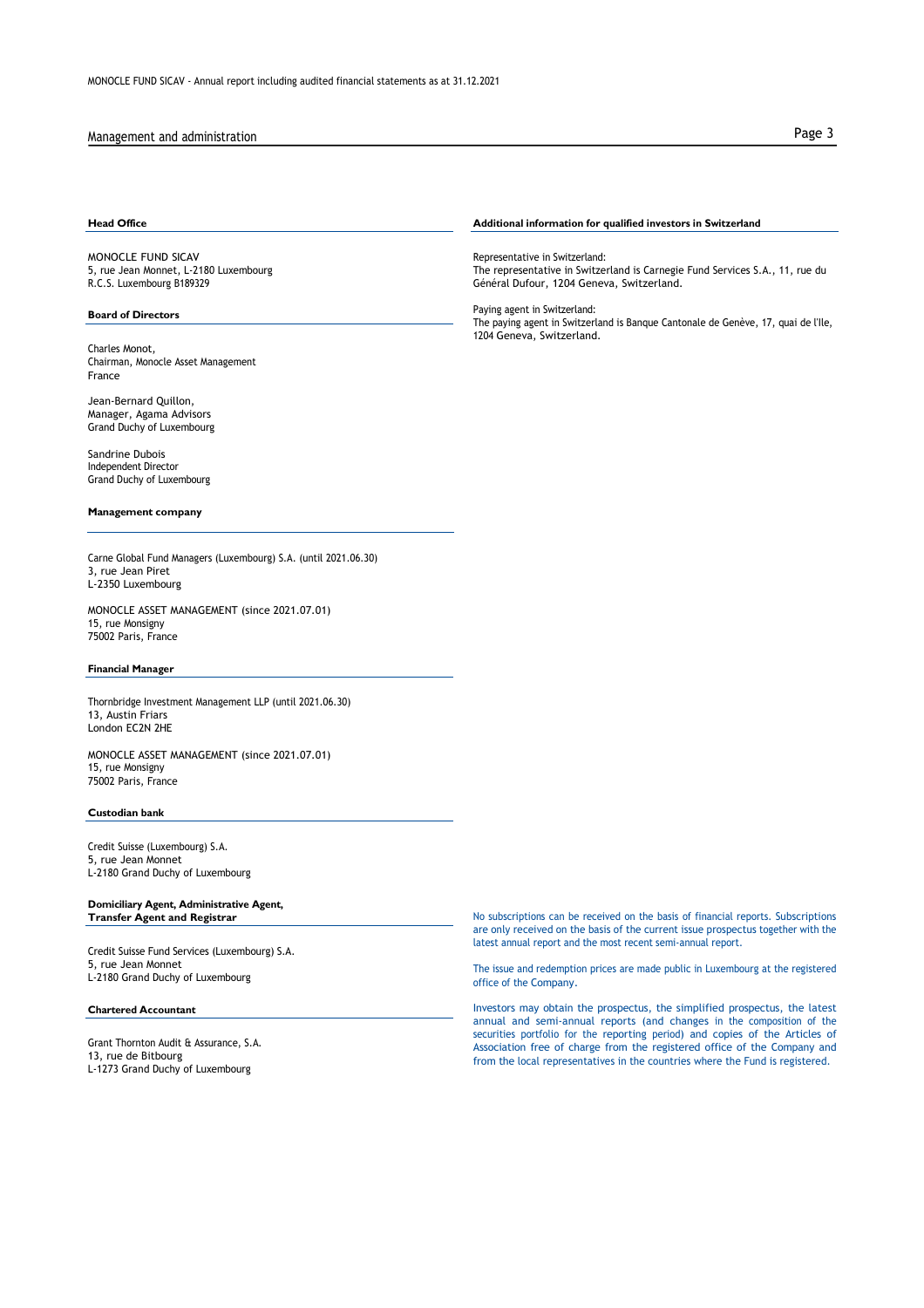

### **Grant Thornton Luxembourg**

**To the shareholders of MONOCLE FUND SICAV 5, Rue Jean Monnet L-2180 Luxembourg**

Grant Thornton Audit & **Assurance** Société anonyme 13, rue de Bitbourg L-1273 Luxembourg T +352 40 12 99 1 F +352 40 05 98

### **REPORT OF THE STATUTORY AUDITOR**

### **Opinion**

We have audited the accompanying financial statements of MONOCLE FUND SICAV (the "Fund"), which comprise the statement of net assets and the statement of investment portfolio as at 31 December 2021 and the statement of operations / changes in net assets for the year then ended, and the notes to the financial statements, including a summary of significant accounting policies.

In our opinion, the accompanying financial statements give a true and fair view of the financial position of the Fund as at 31 December 2021, and of the results of its operations and the changes in its net assets for the year then ended in accordance with the Luxembourg legal and regulatory requirements relating to the preparation and presentation of the financial statements

### **Basis of opinion**

We conducted our audit in accordance with the law of 23 July 2016 on the audit profession ("la loi du 23 juillet 2016") and International Standards on Auditing ("ISAs") as adopted for Luxembourg by the Commission de Surveillance du Secteur Financier ("CSSF"). Our responsibilities under the law of 23 July 2016 and the ISAs are described in more detail in the section "Responsibilities of the Chartered Accountant for the audit of the financial statements" of this report. We are also independent of the Fund in accordance with the Code of Ethics for Professional Accountants of the International Ethics Standards Board for Accountants ("the IESBA Code") as adopted for Luxembourg by the CSSF and with the ethical rules applicable to the audit of the financial statements, and we have fulfilled our other responsibilities under these rules. We believe that the audit evidence we have obtained is sufficient and appropriate to provide a basis for our audit opinion.

### **Other information**

The other information is the responsibility of the Board of Directors of the Fund. The other information consists of the information presented in the annual report but does not include the financial statements and our audit report on those statements.

Our opinion on the financial statements does not extend to the other information and we do not express any form of assurance on this information.

**Chartered Accountants & Réviseurs d'Entreprises Agréés** Grant Thornton Audit & Assurance

VAT reg: LU26666925. Registered in Luxembourg. Company number: B183652 Grant Thornton Luxembourg is the Luxembourg member firm of Grant Thornton International Ltd (GTIL). GTIL and the member firms are not a worldwide partnership. GTIL and each member firm is a separate legal entity. Services are delivered independently by the member firms. GTIL does not provide services to clients. GTIL and its member firms are not agents of, and do not oblige, one another and are not liable for one another's acts or omissions. **[www.grantthornton.lu](http://www.grantthornton.lu/)**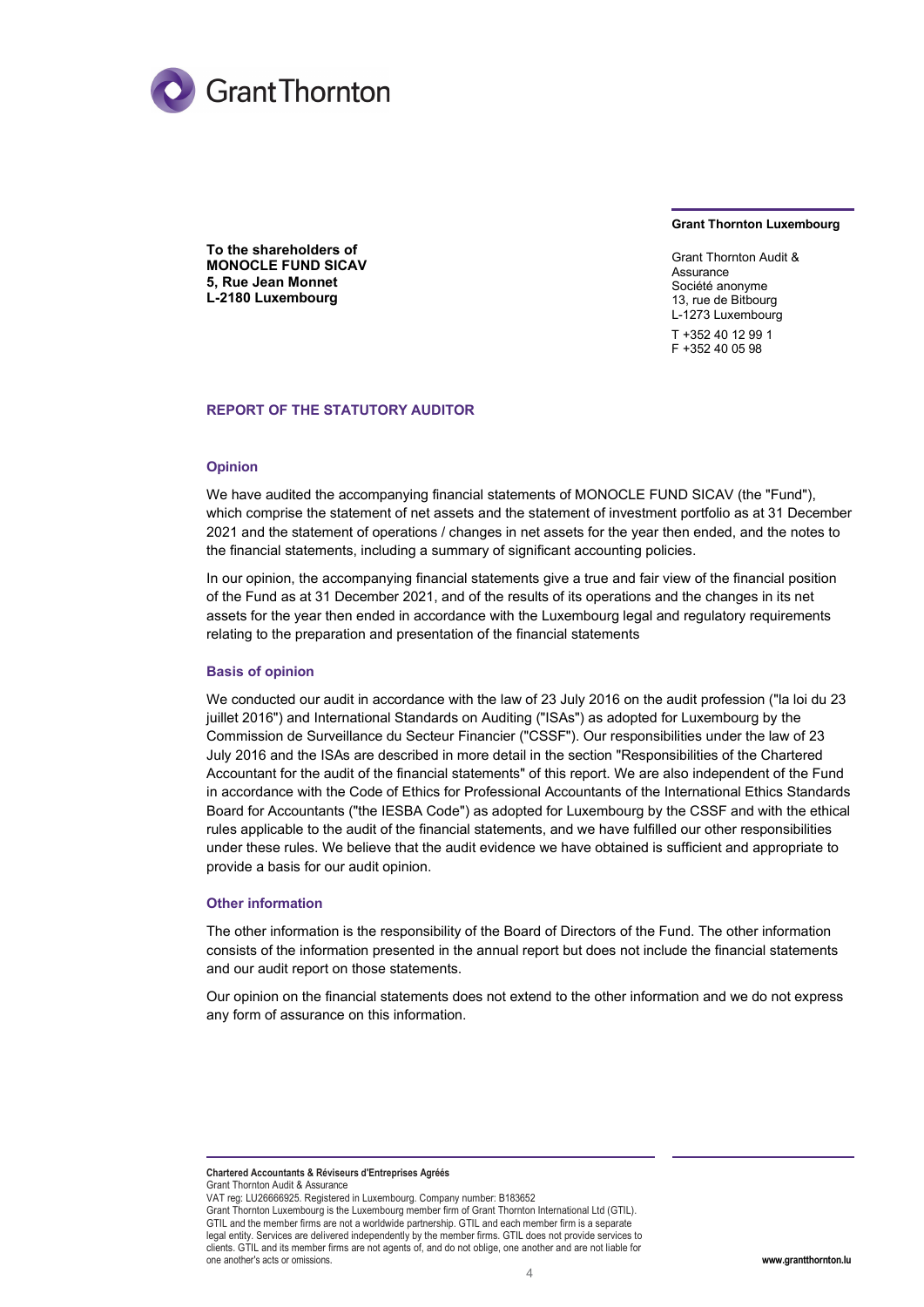

In connection with our audit of the financial statements, our responsibility is to read the other information and, in doing so, to consider whether there is any material inconsistency between it and the financial statements or our knowledge obtained in the course of our audit, or whether the other information appears to be otherwise materially misstated. If, based on our work, we conclude that there is a material misstatement in the other information, we are required to report that fact. We have nothing to report in this regard.

### **Board of Directors' responsibility for the financial statements**

The Board of Directors of the Fund is responsible for the preparation and fair presentation of the financial statements in accordance with Luxembourg legal and regulatory requirements relating to the preparation and presentation of the financial statements, and for such internal control as it determines is necessary to enable the preparation of financial statements that are free from material misstatement, whether due to fraud or error.

In preparing the financial statements, it is the responsibility of the Board of Directors to assess the Fund's ability to continue as a going concern, to disclose going concern issues as appropriate and to apply the going concern accounting principle unless the Board of Directors intends to liquidate the Fund or its sub-funds or to cease trading, or if no other realistic alternative is available to it.

### **Responsibilities of the Chartered Accountant for the audit of financial statements**

Our objectives are to obtain reasonable assurance about whether the financial statements taken as a whole are free from material misstatement, whether due to fraud or error, and to issue Chartered Accountant report containing our opinion. Reasonable assurance corresponds to a high level of assurance, which does not guarantee that an audit performed in accordance with the law of 23 July 2016 and the ISAs as adopted for Luxembourg by the CSSF will always detect any material misstatement that may exist. Misstatements may arise from fraud or error and are considered material when it is reasonable to expect that, individually or in aggregate, they could affect the economic decisions that users of the financial statements make in reliance on them.

In the context of an audit performed in accordance with the law of 23 July 2016 and the ISAs as adopted for Luxembourg by the CSSF, we exercise our professional judgment and apply critical thinking throughout the audit. In addition:

- We identify and assess the risks of material misstatement of the financial statements, whether due to fraud or error, design and perform audit procedures in response to those risks, and obtain sufficient appropriate audit evidence on which to base our opinion. The risk of not detecting a material misstatement due to fraud is higher than the risk of not detecting a material misstatement due to error, because fraud may involve collusion, falsification, intentional omissions, misrepresentation or circumvention of internal control;
- We obtain an understanding of the elements of internal control relevant to the audit in order to design audit procedures that are appropriate in the circumstances, but not for the purpose of expressing an opinion on the effectiveness of the Fund's internal control;
- We assess the appropriateness of the accounting policies used and the reasonableness of the accounting estimates made by the Board of Directors of the Fund, as well as the related disclosures made by the Board;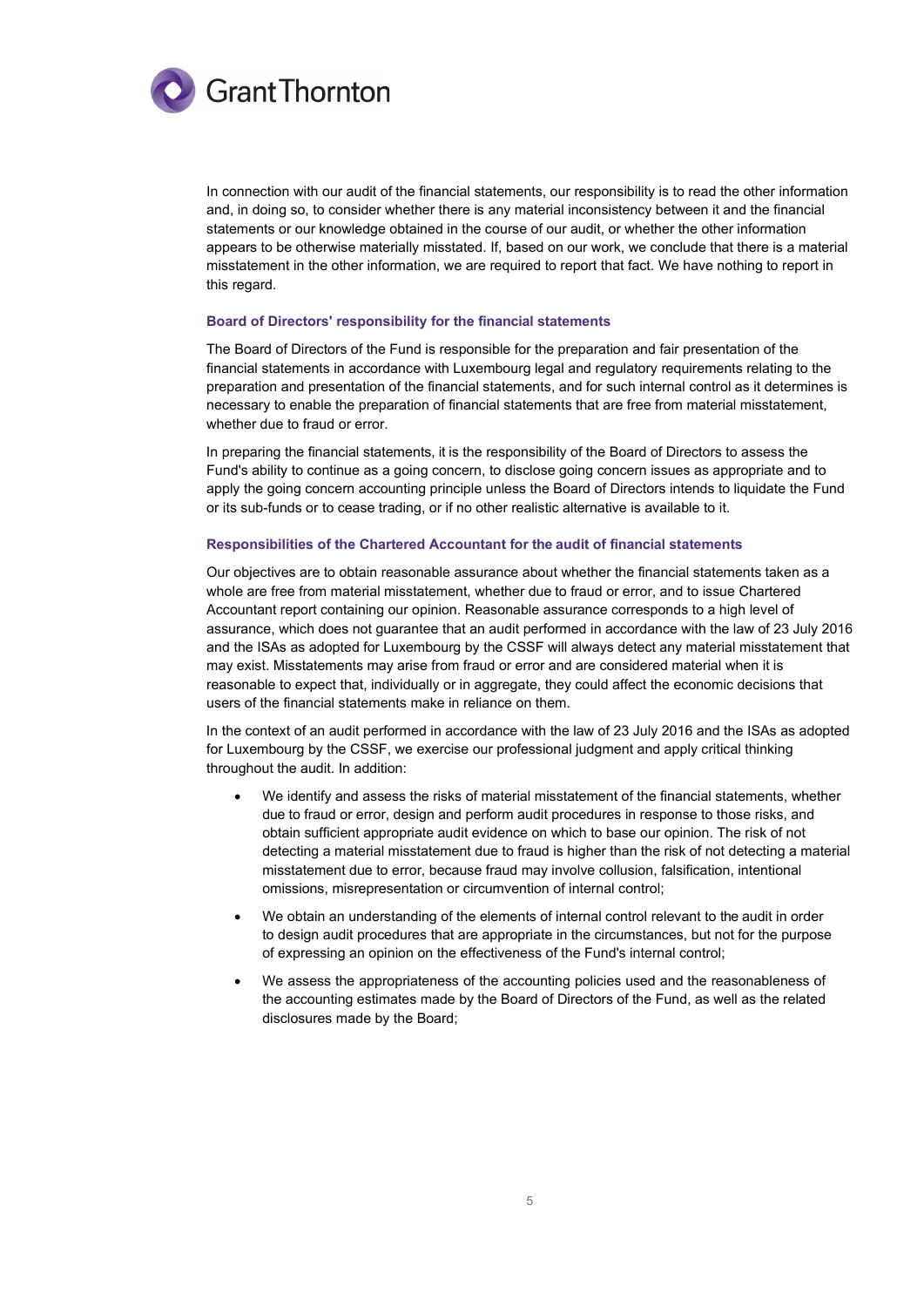

- We conclude on the appropriateness of the Board's use of the going concern basis of accounting and, based on the evidence obtained, whether there is material uncertainty about events or conditions that may cast significant doubt on the Fund's ability to continue as a going concern. Our conclusions are based on the evidence obtained up to the date of our report;
- We evaluate the overall presentation, form and content of the financial statements, including the disclosures in the notes, and whether the financial statements present the underlying transactions and events fairly.

We communicate to those charged with governance, among other things, the scope and planned timing of the audit work and our significant findings, including any material weaknesses in internal control that we have identified during our audit.

Luxembourg, 15 April 2022

French version signed by Mehdi MANSOURY Registered Auditor Grant Thornton Audit & Assurance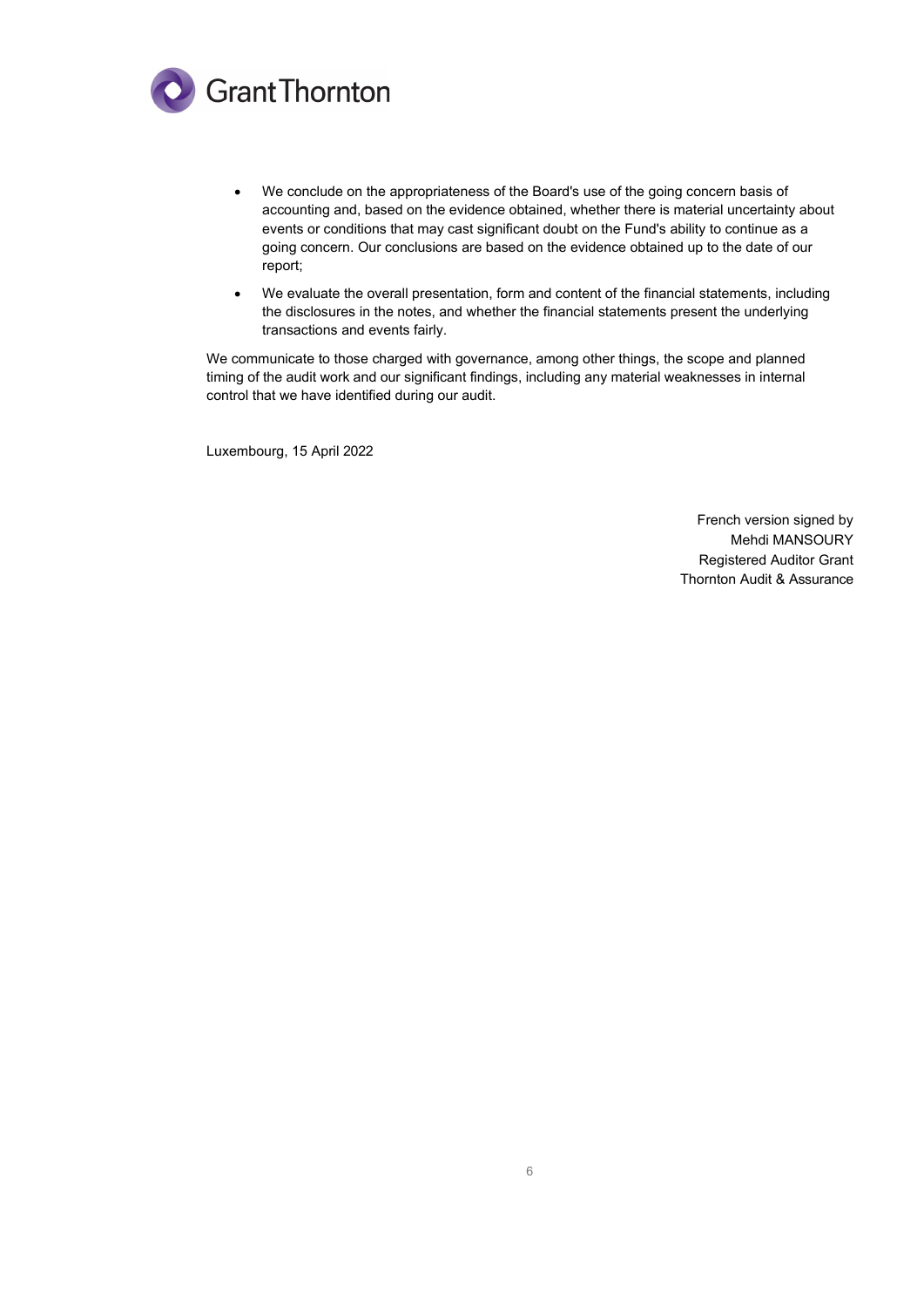# Combined financial **Page 7**

# **Statement of net assets (in EUR)**

|                                          | 2021.12.31     |
|------------------------------------------|----------------|
| <b>Assets</b>                            |                |
| Securities portfolio at market value     | 104.303.048,24 |
| Assets in the bank                       | 8.085.791,56   |
| Interest receivable                      | 347.350.44     |
| Prepaid expenses                         | 7.994.27       |
|                                          | 112.744.184.51 |
| <b>Liabilities</b>                       |                |
| Provisions for accrued expenses          | 145.252,80     |
| Unrealised net loss on financial futures | 950.878.47     |
|                                          | 1.096.131.27   |

| Net assets | 111.648.053.24 |
|------------|----------------|
|            |                |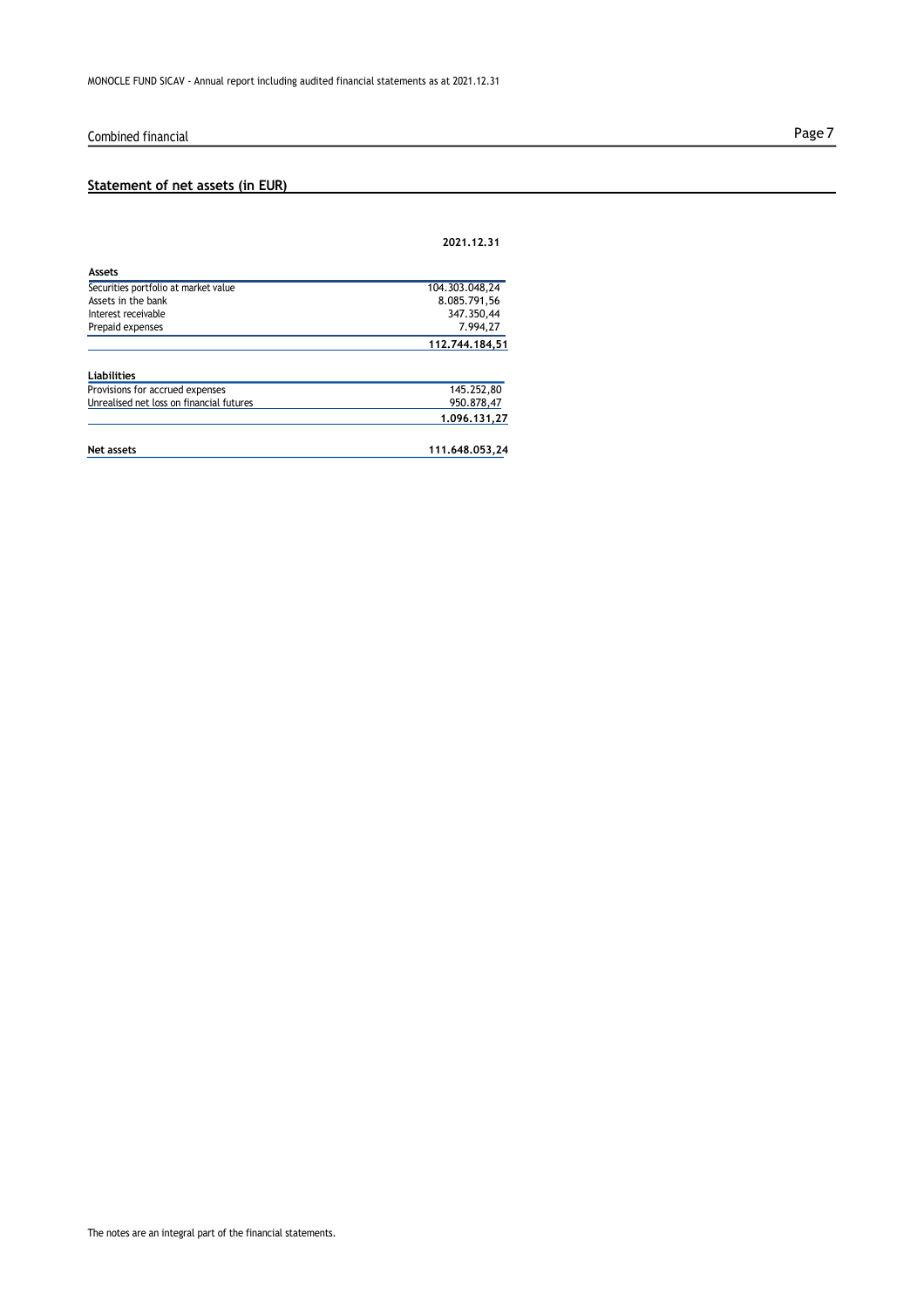# Combined financial statements **Page 8**

# **Statement of Operations / Changes in Net Assets (in EUR)**

|                                                                                                                                                           | For the financial year from<br>2021,01,01 to 2021,12,31 |
|-----------------------------------------------------------------------------------------------------------------------------------------------------------|---------------------------------------------------------|
| Net assets, beginning of fiscal year                                                                                                                      | 106.649.993,50                                          |
| Revenues                                                                                                                                                  |                                                         |
|                                                                                                                                                           |                                                         |
| Interest on securities portfolio (net)<br>Dividends (net)                                                                                                 | 1.112.658,59<br>1.469.830,39                            |
|                                                                                                                                                           | 2,582,488,98                                            |
| Fees                                                                                                                                                      |                                                         |
| Management commission                                                                                                                                     | 1.053.096,17                                            |
| Performance fee                                                                                                                                           | 480,50                                                  |
| Custodian bank commission and custody fees                                                                                                                | 58.925,27                                               |
| Administration costs                                                                                                                                      | 61.622,48                                               |
| Printing and publication costs                                                                                                                            | 345,00                                                  |
| Interest and bank charges                                                                                                                                 | 34.415,80                                               |
| Review, audit, legal, representative and other fees                                                                                                       | 111.260,99                                              |
| Subscription fee                                                                                                                                          | 55.066,62                                               |
|                                                                                                                                                           | 1.375.212,83                                            |
| Net income (loss)                                                                                                                                         | 1.207.276,15                                            |
| Realized net income (loss)                                                                                                                                |                                                         |
| Net realised profit (loss) on sales of securities                                                                                                         | 5.400.104,31                                            |
| Net realised profit (loss) on financial futures                                                                                                           | $-9.610.017,55$                                         |
| Net realised profit (loss) on foreign exchange                                                                                                            | 204.095,48                                              |
|                                                                                                                                                           | -4.005.817,76                                           |
| Net realised profit (loss)                                                                                                                                | $-2.798.541,61$                                         |
| Change in net unrealized appreciation (depreciation)                                                                                                      |                                                         |
|                                                                                                                                                           | 7.934.679,39                                            |
| Change in net unrealised appreciation (depreciation) on securities portfolio<br>Change in net unrealised appreciation (depreciation) on financial futures | $-610.462,21$                                           |
|                                                                                                                                                           | 7.324.217,18                                            |
| Net increase (decrease) in net assets from operations                                                                                                     | 4.525.675,57                                            |
|                                                                                                                                                           |                                                         |
| Subscriptions / Acquisitions                                                                                                                              |                                                         |
| Subscriptions                                                                                                                                             | 4.227.963,19                                            |
| Acquisitions                                                                                                                                              | $-3.755.579,02$                                         |
|                                                                                                                                                           | 472.384,17                                              |
| Net assets, end of fiscal year                                                                                                                            | 111.648.053,24                                          |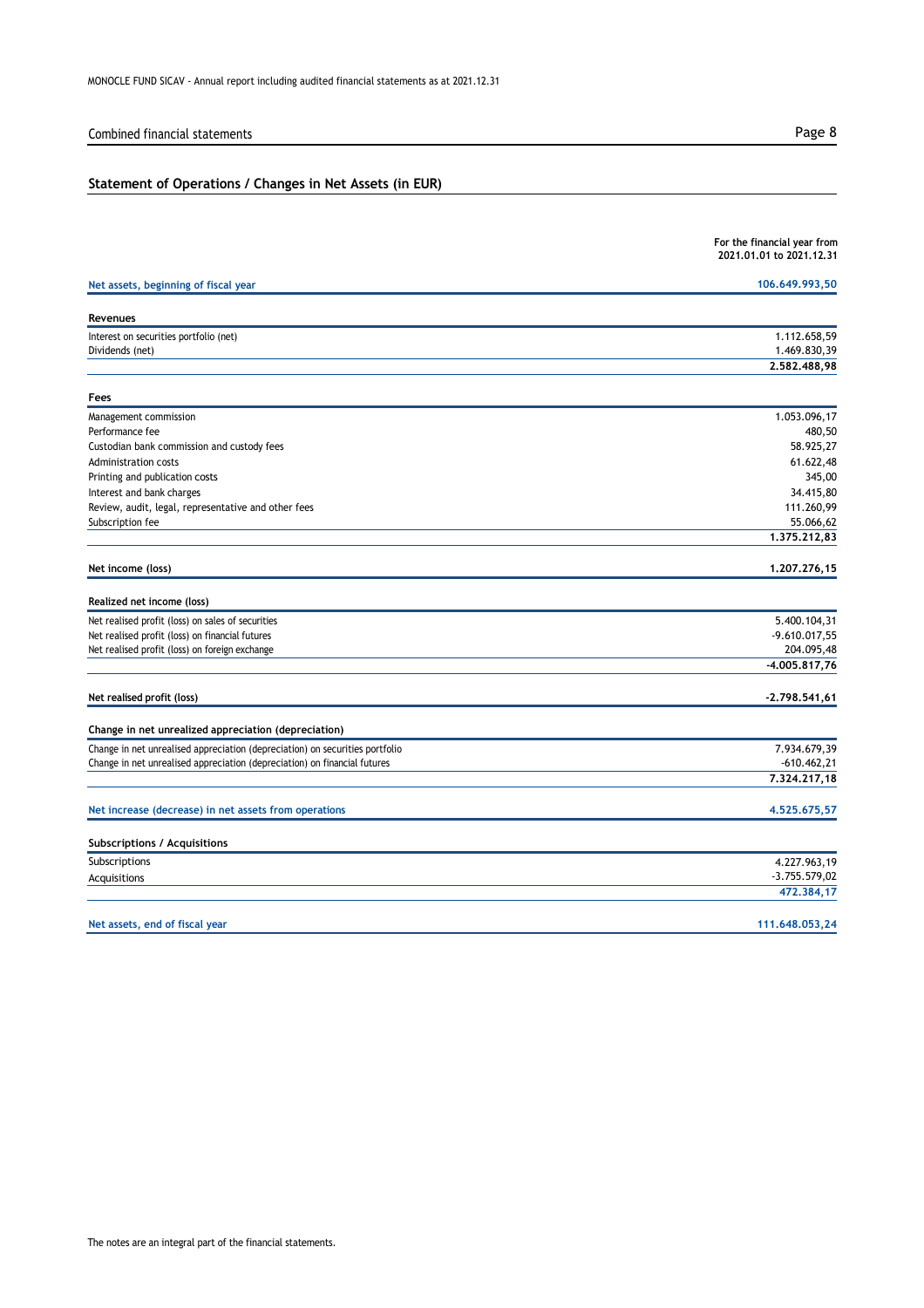### **General**

MONOCLE FUND SICAV (hereinafter the "SICAV") is an open-ended investment company with variable capital incorporated in Luxembourg on 4 August 2014 for an unlimited period of time in the form of a Société Anonyme.

The Fund is subject in particular to the provisions of Part I of the 2010 Law, as well as to the Law of 10 August 1915 on commercial companies, as amended.

The Articles of Association of the SICAV (hereinafter the "Articles") were published in the Mémorial C, Recueil des Sociétés et Associations (hereinafter the "Mémorial") on 29 September 2014 and have been filed with the Registrar of the District Court of and in Luxembourg. They can be consulted electronically on the website of the Luxembourg Trade and Companies Registry (www.rcsl.lu). A copy of the Articles is also available, upon request and free of charge, at the registered office of the SICAV and can be consulted on the websit[e www.fundsquare.net.](http://www.fundsquare.net/)

The SICAV has been registered with the Luxembourg Trade and Companies Registry under number B189329.

The registered office of the SICAV is located at 5, rue Jean Monnet, L-2180 Luxembourg, Grand Duchy of Luxembourg. Any questions regarding the general structure and policy of the SICAV should be addressed to the SICAV at its registered office.

At the date of this report, one sub-fund is available to investors:

- MONOCLE FUND SICAV - Monocle Fund.

### Principal accounting policies

The financial statements of the SICAV are prepared in accordance with Luxembourg regulations governing Undertakings for Collective Investment.

a) Calculation of the net asset value of each sub-fund

The calculation of the net asset value per share of each sub-fund, and where applicable of each share class/category of the SICAV, is carried out in Luxembourg by the Central Administration under the responsibility of the Board of Directors of the SICAV.

The net asset value is determined on each Valuation Day as defined below for each subfund on the basis of the latest closing prices, as published by the relevant stock exchanges, and by reference to the value of the assets held on behalf of the sub-fund concerned.

Since 2021.07.01, the MONOCLE FUND SICAV - Monocle Fund has been calculated daily. Previously, it was calculated weekly.

### b) Valuation of the securities portfolio of each sub-fund

(1) the shares/units of UCIs will be valued on the basis of their last official net asset value available on the Valuation Day, or unofficial if this is more recent (in this case on the basis of a probable net asset value, estimated prudently and in good faith by the Board of Directors, or on the basis of other sources such as information from the manager of the UCI);

(2) the value of cash on hand or on deposit, bills and demand notes and accounts receivable, dividends and interest accruing but not yet received, shall be the nominal value of such assets, except where it is unlikely that such value can be received. In the latter case, the value shall be determined by deducting such amount as may appear adequate to reflect the real value of such assets;

(3) the valuation of securities (i) listed or traded on a regulated market within the meaning of the 2010 Law as amended or (ii) traded on another market in an EU Member State which is regulated, operates regularly, is recognised and open to the public or (iii) admitted to official listing on a stock exchange in a non-EU Member State or traded on another market in a non-EU Member State, If the securities are traded on more than one market, the last known closing price on the Valuation Day of the main market for these securities is used. If the last known closing price on the given Valuation Day is not representative, the valuation will be based on the probable realisation value estimated with prudence and good faith;

(4) securities not listed or traded on a Regulated Market will be valued on the basis of the probable realisation value estimated with prudence and good faith.

(5) the liquidation value of financial futures and options contracts which are not traded on Regulated Markets shall be their net liquidation value determined in accordance with policies established by the Board of Directors, on a basis applied consistently to each type of contract. The liquidation value of futures or options contracts traded on Regulated Markets shall be based on the last available settlement price of such contracts on the Regulated Markets on which such futures or options contracts are traded by the SICAV; provided that if a futures or options contract cannot be liquidated on the day on which the net assets are valued, the basis for determining the liquidation value of such contract shall be determined by the Board of Directors in a fair and reasonable manner;

(6) forward exchange contracts are valued on the basis of the forward exchange rates applicable on the Valuation Day.

c) Net realised profit/loss on sales of securities of each sub-fund. Realised profits or losses on sales of securities are calculated on the basis of the average acquisition cost.

### d) Foreign currency conversion

The financial statements are expressed in the reference currency of each sub-fund and the combined financial statements are prepared in EUR.

Bank balances, other net assets and the valuation of securities in the portfolio expressed in currencies other than the reference currency of the various sub-funds are converted into the reference currency at the exchange rate applicable on the valuation date.

Income and expenses expressed in currencies other than the reference currency of the various sub-funds are converted into the reference currency at the exchange rate applicable on the date of occurrence.

Exchange gains or losses are recorded in the statement of operations.

The acquisition cost of securities denominated in currencies other than the reference currency of the various sub-funds is converted into that reference currency at the exchange rate prevailing on the day of purchase.

### Management commission

As remuneration for management and distribution services, an annual fee is charged by the Fund at the rate of :

| Share classes | Annual rate |
|---------------|-------------|
| А             | 0.95%       |
| B             | 1.50%       |
| M             | 0.95%       |
|               |             |

This fee is payable monthly and calculated on the basis of the average net assets of the sub-funds during the month under review.

Until 2021.06.30, as remuneration for its activity as management company, the Management Company received a share of the management and distribution fee described above. This share was calculated monthly on the average net asset value of the assets of the various sub-funds of the SICAV for the month in question, at a maximum rate of 0.07% per annum, with a minimum of EUR 84,000.

The balance of the management and distribution fees was paid to the Investment Manager as remuneration for its activity as investment manager and for its activity as distributor, the principal distributor will receive a share of the management and distribution fee, set at EUR 500 per month.

From 2021.07.01, Monocle Asset Management will receive the full management fee.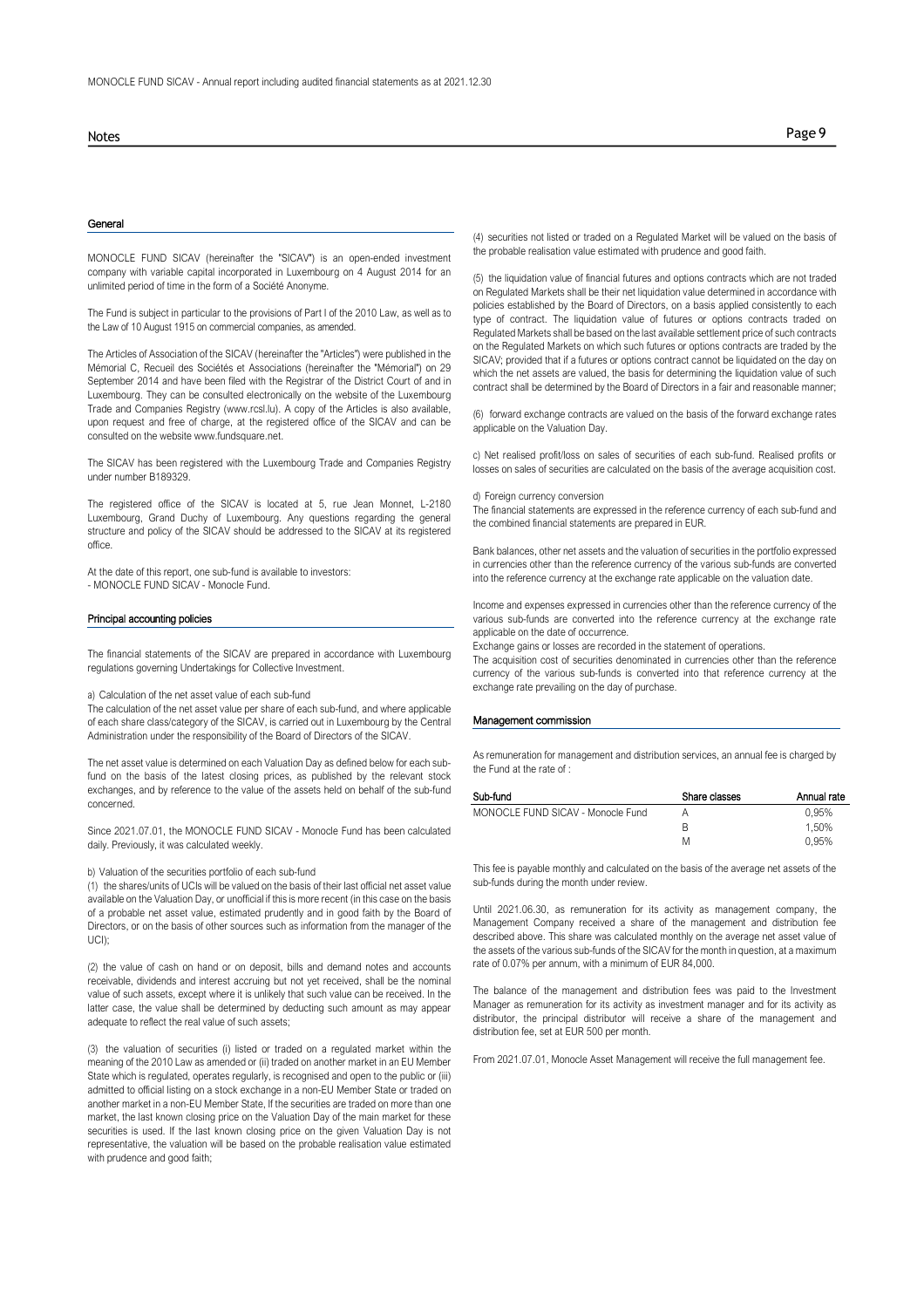### Performance fee Subscription fee Subscription fee

The Management Company will receive, for each class of shares, with the exception of class M, of the MONOCLE FUND SICAV - Monocle Fund sub-fund, in their respective currencies, an annual performance fee of 10% calculated from the time when the threshold of 1% + the reference index: Eurozone HICP ex Tobacco, which is the reference index measuring inflation in the Eurozone, is exceeded.

Variable commissions paid in full to the Financial Manager at the end of the financial year.

Between two financial years, the provision for variable commissions is adjusted at each value by means of an allocation/reversal of provisions. Reversals of provisions are capped at the level of the allocations. Allocations are incremented only if the performance has exceeded the annual threshold (1% + Eurozone HICP ex Tobacco), and the last financial year end where a variable commission was paid (or since the launch of the SICAV). In this way, the variable fees follow the "High Water Mark" principle.

In the event of redemption, a proportion of the provision for variable management fees on the outstanding amount recorded in the accounts at the time of the last valuation is, in proportion to the number of shares redeemed, definitively allocated to a specific third party account. This proportion of variable management fees is acquired by the Management Company upon redemption.

MONOCLE FUND SICAV - Monocle Fund:

| Class of<br>action | Currency   | Commission<br>performance | Amount of the<br>performance<br>charged<br>fee<br>for the year | % on the NAV of the<br>share class<br>performance fees for<br>the year |
|--------------------|------------|---------------------------|----------------------------------------------------------------|------------------------------------------------------------------------|
| Α                  | <b>FUR</b> | 10%                       | 479.89                                                         | 0,00%                                                                  |
| B                  | <b>EUR</b> | 10%                       | 0.61                                                           | 0,00%                                                                  |

The performance fee charged in the year under review was EUR 480.50.

### Custodian and paying agent fee

As remuneration for its activity as custodian for the SICAV, the Custodian shall receive from the SICAV a monthly fee, calculated on the average of the net asset values of the assets of the various sub-funds of the SICAV for the month in question, of a maximum of 0.045% per year, with a minimum annual fee of EUR 25,000, to which transaction costs shall be added. In addition, all reasonable expenses and advanced costs, including but not limited to telephone, telex, fax, electronic transmission and postage costs incurred by the Custodian in the performance of its duties, as well as the costs of correspondents, shall be borne by the relevant sub-fund of the SICAV. As paying agent, the Custodian may deduct the fee customary in the Grand Duchy of Luxembourg.

### Domiciliary agent, administrative agent, transfer agent and registrar fees

As remuneration for its activities as domiciliary agent, administrative agent, transfer agent and registrar for the SICAV, the Central Administration will receive from the SICAV a monthly fee, calculated on the average net asset value of the assets of the SICAV's various sub-funds for the month in question, of a maximum of 0.05% per year, with an annual minimum of EUR 36,000, plus transaction costs and costs specific to the role of domiciliary agent. In addition, all reasonable expenses and advanced costs, including, but not limited to, telephone, telex, fax, electronic transmission and postage costs incurred by the Central Administration in the course of its duties, as well as the costs of correspondents, shall be borne by the relevant sub-fund of the SICAV.

The SICAV is subject to a tax in Luxembourg of 0.05% per year of its net assets. This tax is reduced to 0.01% per year of the net assets attributable to the share classes reserved for institutional investors. This tax is payable quarterly and is based on the net assets of the SICAV at the end of the quarter concerned. The subscription tax is not payable on units of assets invested in UCIs already subject to this tax. No stamp duty or tax will be payable in Luxembourg on the issue of shares in the SICAV.

No tax is payable in Luxembourg in respect of realised or unrealised gains on the SICAV's assets. Investment income received by the SICAV may be subject to varying rates of withholding tax in the countries concerned. Such withholding taxes are in principle not recoverable. The above information is based on current law and practice and may be subject to change.

### Global exposure

The global exposure of the sub-funds will be calculated on the basis of commitments.

### Exchange rates

As at 2021.12.31, the conversion of the financial assets into EUR was done at the following exchange rate:

| II E UIdSS<br>fees for<br>the year | $1$ FUR =<br>$1$ FUR =              | 1.036150 CHF<br>7.437600 DKK                  |
|------------------------------------|-------------------------------------|-----------------------------------------------|
| $\frac{9}{6}$<br>9%                | $1$ FUR =<br>$1$ FUR =<br>$1$ FUR = | 0.839600 GBP<br>10.296000 SFK<br>1.137200 USD |

### Transaction fees

For the financial year ending 31.12.2021, the SICAV charged the following transaction fees in connection with the purchase or sale of securities and similar instruments (including financial derivatives or other suitable investments):

| Fees for compartment              | Currency | Sub-transaction |
|-----------------------------------|----------|-----------------|
| MONOCLE FUND SICAV - Monocle Fund | FUR      | 155.008.16      |

Not all transaction costs can be separately identified. For investments in fixed income securities, forward foreign exchange contracts and other derivative instruments, transaction costs will be included in the purchase and sale price of the investment. Even if they cannot be separately identified, these transaction costs will be captured in the SICAV's performance.

### Changes in the composition of the securities portfolio

Changes in the composition of the securities portfolio for the reporting period are available to investors on request at the registered office of the Company or at the registered office of the local representatives in the country where the SICAV is registered.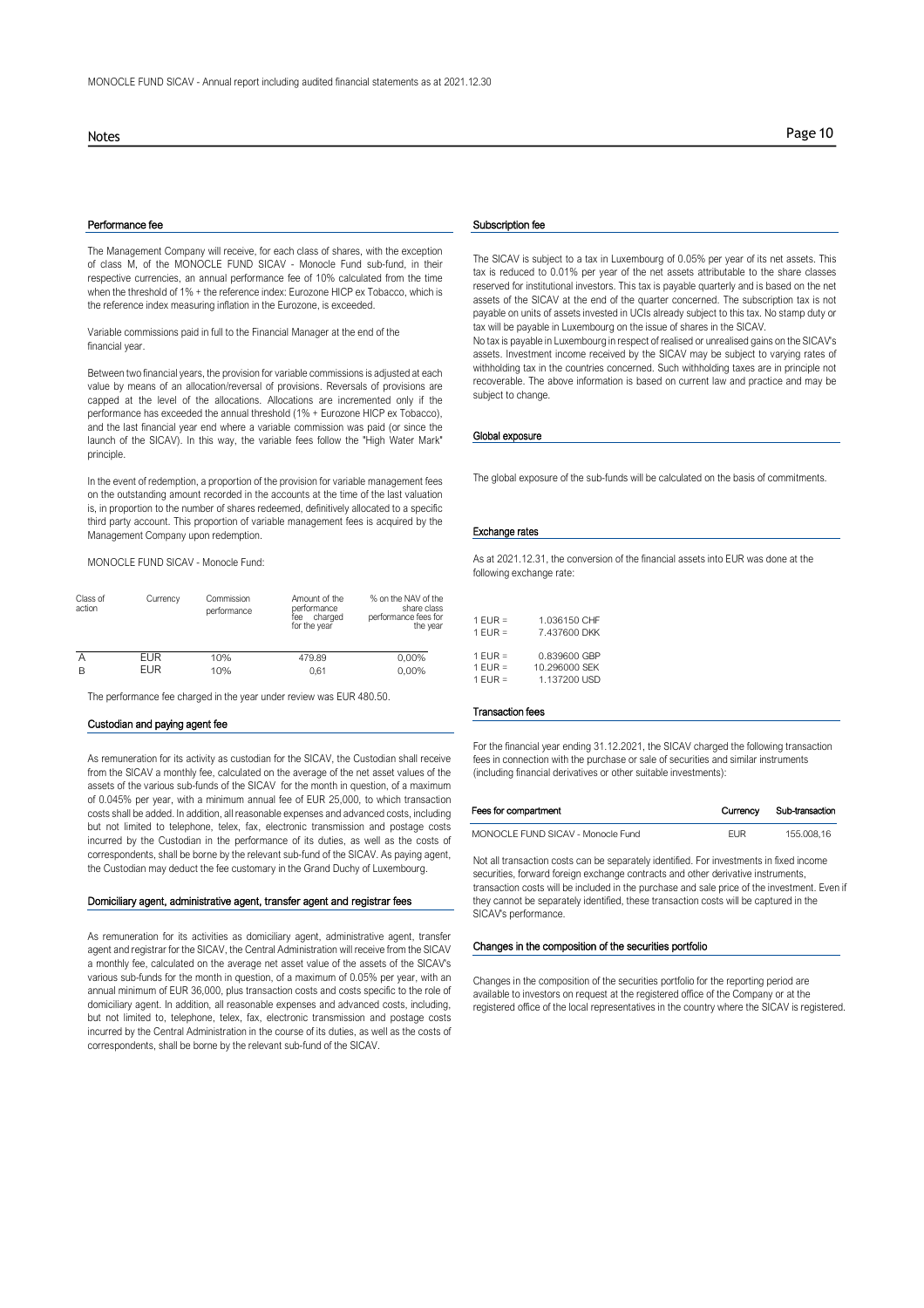The Management Company has defined and implemented a remuneration policy (the "Remuneration Policy") in line with the remuneration provision defined by the European Directive 2009/65/EC ("UCITS Directive"), and amended by Directive 2014/91/EU ("UCITS V Directive") as implemented in the Luxembourg Law of 10 May 2016 (the "Loi de 2016").

The Management Company has defined and implemented a remuneration policy that is in line with and promotes sound risk management of the SICAV, and does not encourage risk-taking that would be inconsistent with the risk profile of the SICAV, and does not contradict the role of the Management Company to act in the best interests of the SICAV and investors.

The Board of Directors of the Management Company is responsible for the design, implementation and regular review of the Remuneration Policy. During the review of the Remuneration Policy, the Board of Directors of the Management Company will consider whether the remuneration framework adequately reflects the risk profile, long-term objectives and purpose of the SICAV. No material changes or irregularities were detected during the period under review.

### Information on risk measurement

The method used to calculate the global exposure of each sub-fund of the SICAV is the commitment method. The commitment method consists of converting positions in derivative financial instruments into equivalent positions in the underlying assets and then aggregating the market value of these equivalent positions.

Each sub-fund of the SICAV shall ensure that its overall risk relating to derivatives does not exceed the total net value of its portfolio.

### Total Expense Ratio (TER)

The TER (Total Expense Ratio) shows the total commissions and costs charged periodically to the fund's assets. It is expressed as a percentage of the fund's assets.

If a sub-fund invests at least 10% of its net assets in funds of funds, the TER is the sum of the pro rata TER of the individual target funds, weighted according to their share in the total assets of the fund of funds at the closing date, and the TER of the fund of funds, minus the retroactive fees received from the target funds during the period under review.

The TER is calculated according to AMAS rules.

### Fund performance

The calculation of performance is based on the change in net asset value on the first business day of each calendar year, using market prices on the last business day of the previous calendar year.

Historical performance is not an indicator of current or future performance.

For share classes launched more than 3 years ago, no performance since launch is presented.

### Notes Page 11

### Remuneration **Post balance sheet events**

The Board of Directors of the SICAV notes the recent developments in Ukraine and the sanctions imposed on Russia by a large number of countries as a result.

Given the lack of exposure to the region, the Board's position is that the recent developments in Ukraine and the sanctions imposed on Russia are unlikely to have a direct and significant negative impact on the SICAV.

However, as the situation continues to evolve, it remains difficult at this stage to estimate the full range of direct and indirect impacts that may arise from these emerging developments.

The Board of Directors of the SICAV continues to monitor these developments closely and to take any necessary action.

There are no other significant events that occurred between the balance sheet date and the date on which the annual report was approved by the Board of Directors of the SICAV.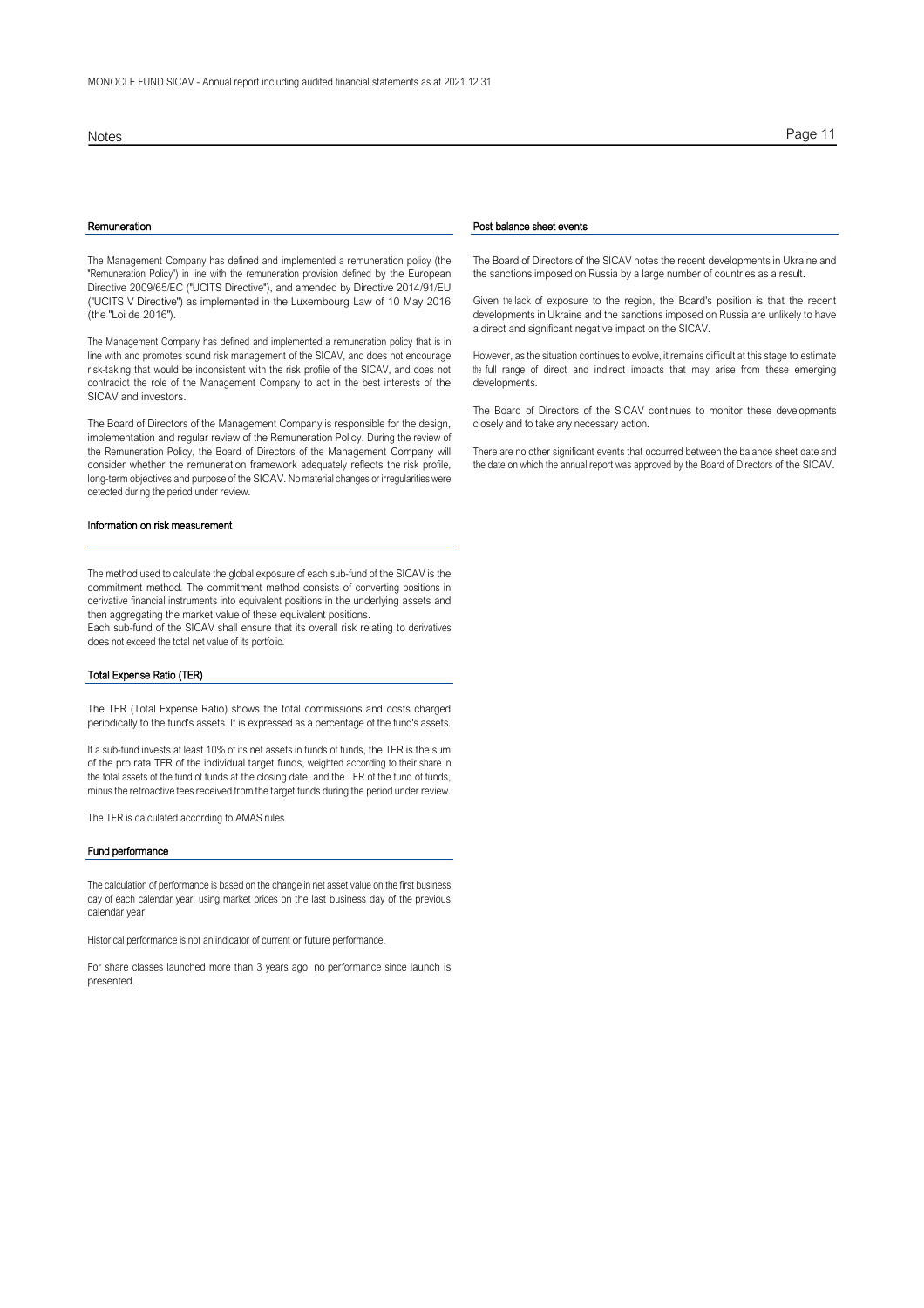### MONOCLE FUND SICAV - Monocle Fund

### Environment and markets

The year 2021 has seen a continued rise in markets, reaching record levels and far exceeding pre-pandemic levels.

On the economic front, inflation has picked up, supported by the recovery in consumption, supply chain bottlenecks and historically low interest rates.

The indices closed sharply higher. The CAC40 rose by 29% and the US SP 500 index by 27%, both supported by the maintenance of interest rates at historically low levels and by the stimulus plans of central banks and governments.

At the beginning of 2022, investors' attention is focused on inflation and the war in Ukraine. Several interest rate hikes by the Federal Reserve are anticipated by investors, in a context where valuation levels are still particularly high.

### Management of the fund

At 31 December, Monocle (A share) is at +4.23% over 2021 and +3.08% annualised over 5 years.

We have started 2021 with a measured net equity and corporate bond exposure. In the current state of the market, we believe it is difficult to find stocks that offer significant return potential with reasonable risk.

As at 31 December 2021, our gross equity exposure is 37% of NAV, consisting of stocks where we believe the risk taken is particularly measured. To protect ourselves from the risk of the bubble bursting, we hold a short position on the US S&P 500 index for approximately 31% of NAV.

The government bond portfolio represents approximately 52% of the portfolio. It is composed of short bonds (Germany, France, Netherlands, US) offering little interest rate risk in a context of probable short-term rate hikes. Corporate bonds represent 5% of the NAV.

Finally, the fund maintains a foreign currency exposure of around 16%, split between USD, GBP, SEK and CHF.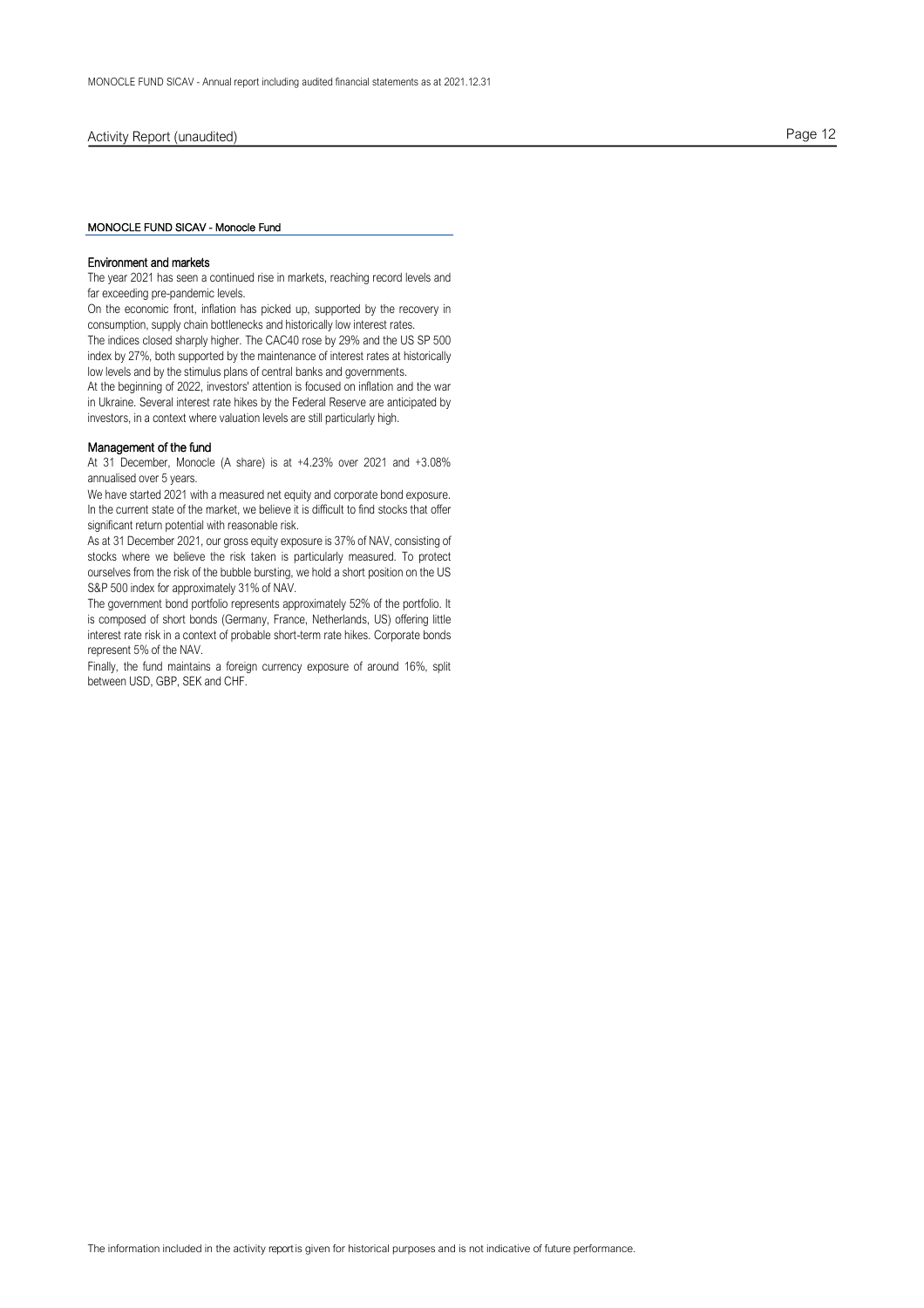# **Technical data (unaudited) and notes**

### **Technical data (unaudited)**

|                    |     |          |              | Commission of |                     |
|--------------------|-----|----------|--------------|---------------|---------------------|
|                    |     | Valoren  | <b>ISIN</b>  | management    | Total Expense Ratio |
| A - Capitalisation | eur | 26071666 | LU1116040533 | 0.95%         | .20%                |
| B - Capitalisation | eur | 34149243 | LU1500599094 | .50%          | .75%                |
| M - Capitalisation | eur | 26073254 | LU1116043040 | 0.95%         | .20%                |

The TER without performance fees is 1.20% for the -A- EUR class and 1.75% for the -B- EUR class.

### **Fund performance (unaudited)**

|                       |            | <b>YTD</b> | Since launch | 2020       | 2019  | 2018          |
|-----------------------|------------|------------|--------------|------------|-------|---------------|
| apitalisation.<br>А-  | eur        | 4.23%      |              | .44%<br>u. | 6.09% | 0,12%         |
| B -<br>Capitalisation | eur        | 3,63%      |              | 5,82%      | 5.48% | .44%          |
| M -<br>Capitalisation | <b>EUR</b> | 4,22%      |              | 6,87%      | 6.09% | 119<br>U.II70 |

# **Notes**

# **Financial futures**

| Description<br>Counterparty              | Currency   | Ouantity | Commitment (in currency) | Not<br>achieved<br>in EUR |
|------------------------------------------|------------|----------|--------------------------|---------------------------|
| EUR / USD FX 14/03/2022                  | USD.       | 117      | 16.676.156,25            | 144.037.99                |
| OMX INDEX 21/01/2022                     | <b>SEK</b> | $-126$   | $-30.482.550.00$         | $-157.867.13$             |
| S&P E-MINI 500 STOCK INDEX 18/03/2022    | USD.       | $-163$   | -38.781.775.00           | -937.049,33               |
| Net unrealised gain on financial futures |            |          |                          |                           |
|                                          |            |          |                          | -950.878.47               |

*Counterparty: Crédit Suisse SA-Luxembourg*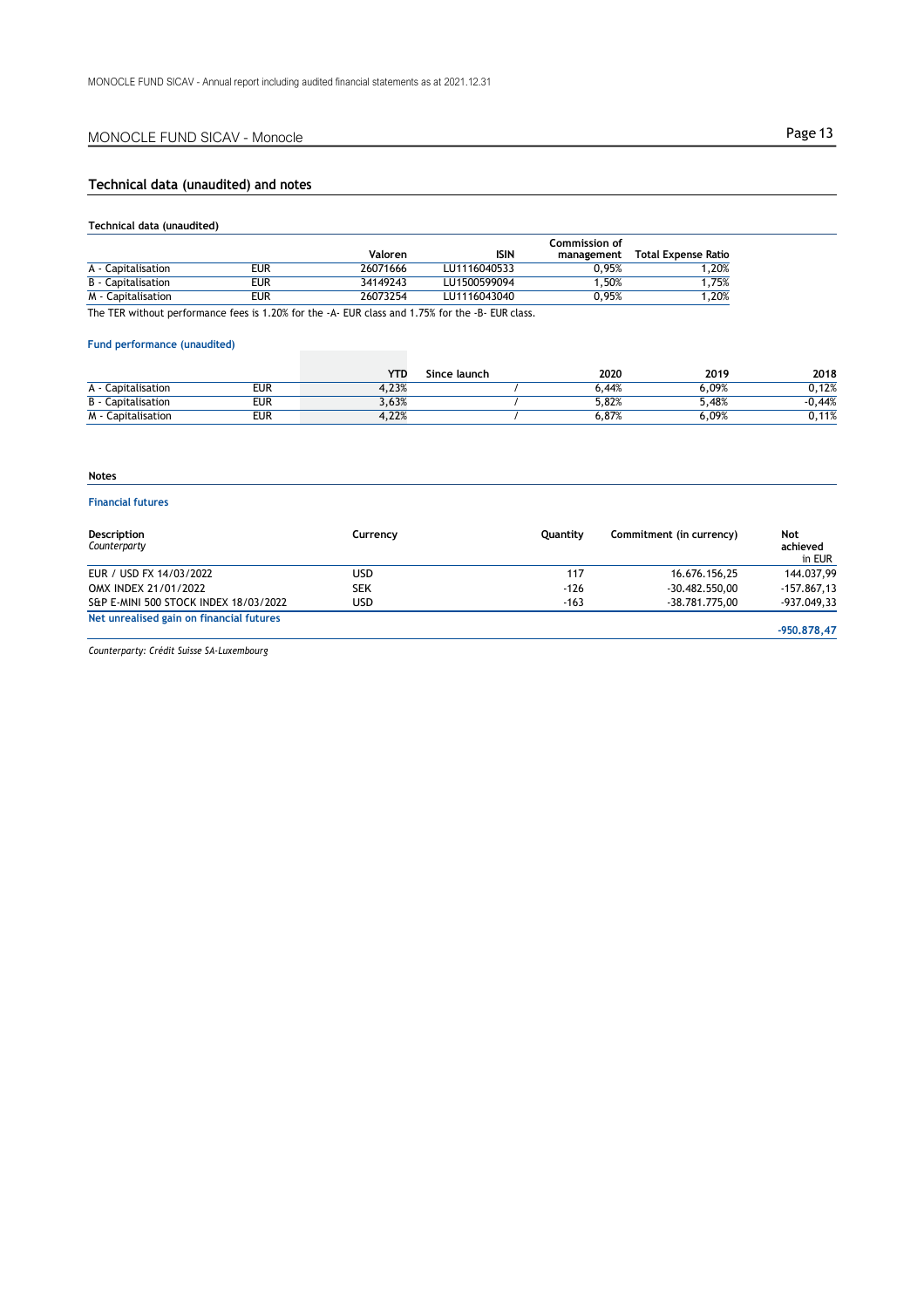# Statement of net assets (in EUR) and fund development

|                                          |            | 2021.12.31     |                |                |
|------------------------------------------|------------|----------------|----------------|----------------|
| <b>Assets</b>                            |            |                |                |                |
| Securities portfolio at market value     |            | 104.303.048,24 |                |                |
| Assets in the bank                       |            | 8.085.791,56   |                |                |
| Interest receivable                      |            | 347.350,44     |                |                |
| Prepaid expenses                         |            | 7.994,27       |                |                |
|                                          |            | 112,744,184,51 |                |                |
| <b>Liabilities</b>                       |            |                |                |                |
| Provisions for accrued expenses          |            | 145.252,80     |                |                |
| Unrealised net loss on forward contracts |            |                |                |                |
| financial                                |            | 950.878,47     |                |                |
|                                          |            | 1.096.131,27   |                |                |
|                                          |            |                |                |                |
| Net assets                               |            | 111.648.053,24 |                |                |
|                                          |            |                |                |                |
| Evolution of the fund                    |            | 2021.12.31     | 2020.12.31     | 2019.12.31     |
| <b>Net assets</b>                        | <b>EUR</b> | 111.648.053,24 | 106.649.993,50 | 104,732,851,76 |
| Net asset value per share                |            |                |                |                |
| A - Capitalisation                       | <b>EUR</b> | 1.806,15       | 1.732,87       | 1.628,03       |
| <b>B</b> - Capitalisation                | <b>EUR</b> | 1.127,07       | 1.087,64       | 1.027,80       |
| M - Capitalisation                       | <b>EUR</b> | 1.242,29       | 1.191,95       | 1.115,32       |

| Number of shares outstanding |            |            | at the end of the year at the beginning of the<br>vear | Number of shares<br>issued | Number of shares<br>redeemed |
|------------------------------|------------|------------|--------------------------------------------------------|----------------------------|------------------------------|
| A - Capitalisation           | eur        | 43.594.677 | 44.509.029                                             | 1.011.365                  | 1.925.717                    |
| B - Capitalisation           | eur        | 3.747.143  | 1.690.659                                              | 2.080.484                  | 24,000                       |
| M - Capitalisation           | <b>EUR</b> | 23.091,474 | 23.224.788                                             | 99,000                     | 232,314                      |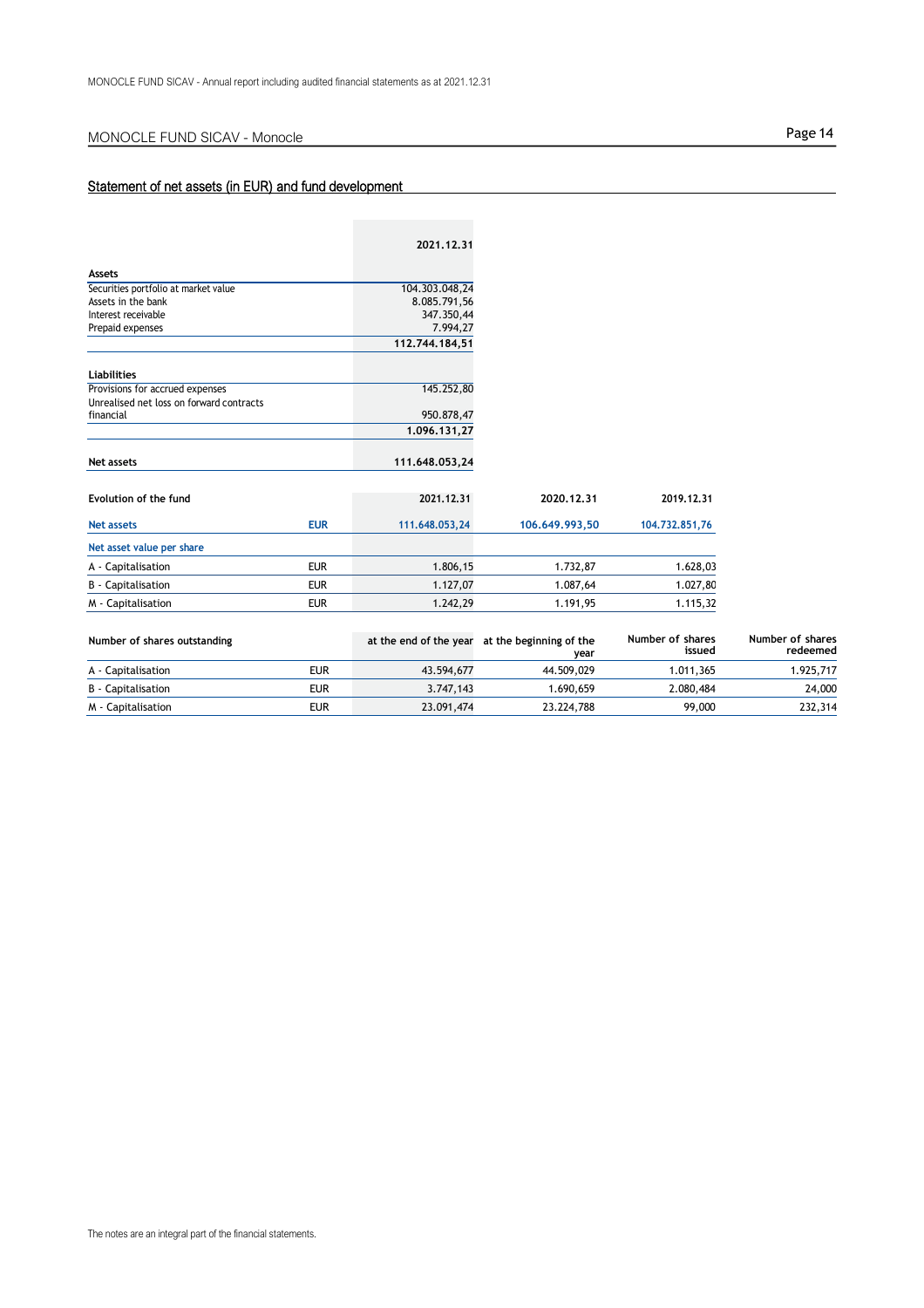# Statement of Operations / Changes in Net Assets (in EUR)

|                                                                              | For the exercise of the<br>2021.01.01 to 2021.12.31 |
|------------------------------------------------------------------------------|-----------------------------------------------------|
| Net assets, beginning of fiscal year                                         | 106.649.993,50                                      |
| Revenues                                                                     |                                                     |
| Interest on securities portfolio (net)                                       | 1.112.658,59                                        |
| Dividends (net)                                                              | 1.469.830,39                                        |
|                                                                              | 2.582.488,98                                        |
| Fees                                                                         |                                                     |
| Management commission                                                        | 1.053.096,17                                        |
| Performance fee                                                              | 480,50                                              |
| Custodian bank commission and custody fees                                   | 58.925,27                                           |
| Administration costs                                                         | 61.622,48                                           |
| Printing and publication costs                                               | 345,00                                              |
| Interest and bank charges                                                    | 34.415,80                                           |
| Review, audit, legal, representative and other fees                          | 111.260,99                                          |
| Subscription fee                                                             | 55.066,62                                           |
|                                                                              | 1.375.212,83                                        |
| Net income (loss)                                                            | 1.207.276,15                                        |
| Net realised profit (loss)                                                   |                                                     |
| Net realised profit (loss) on sales of securities                            | 5.400.104,31                                        |
| Net realised profit (loss) on financial futures                              | $-9.610.017,55$                                     |
| Net realised profit (loss) on foreign exchange                               | 204.095,48                                          |
|                                                                              | $-4.005.817,76$                                     |
| Net realised profit (loss)                                                   | $-2.798.541,61$                                     |
|                                                                              |                                                     |
| Change in net unrealized appreciation (depreciation)                         |                                                     |
| Change in net unrealised appreciation (depreciation) on securities portfolio | 7.934.679,39                                        |
| Change in net unrealised appreciation (depreciation) on financial futures    | $-610.462,21$<br>7.324.217,18                       |
|                                                                              |                                                     |
| Net increase (decrease) in net assets from operations                        | 4,525,675,57                                        |
| <b>Subscriptions / Acquisitions</b>                                          |                                                     |
| Subscriptions                                                                | 4.227.963,19                                        |
| Acquisitions                                                                 | $-3.755.579,02$                                     |
|                                                                              | 472.384,17                                          |
| Net assets, end of fiscal year                                               | 111.648.053,24                                      |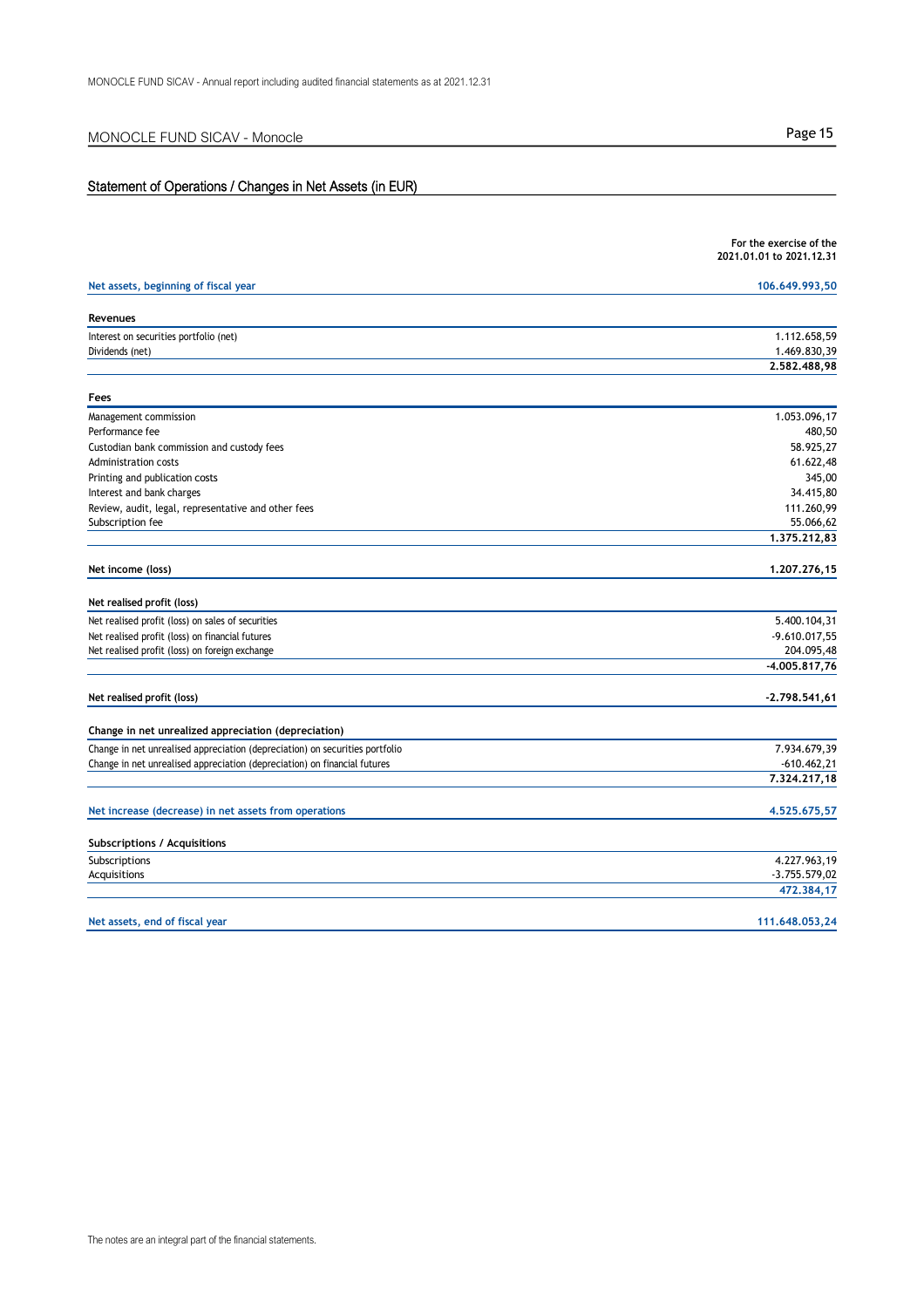# **Statement of securities portfolio**

| <b>Geographical distribution</b> |       |
|----------------------------------|-------|
| France                           | 33,57 |
| Germany                          | 18.83 |
| <b>United States</b>             | 18.65 |
| Netherlands                      | 17.02 |
| Suede                            | 3.65  |
| Jersey                           | 1.70  |
| Bermuda                          | 0.00  |
| <b>Total</b>                     | 93.42 |

| <b>Economic distribution</b>                  |       |
|-----------------------------------------------|-------|
| Countries and central governments             | 51,69 |
| Telecommunications                            | 11,98 |
| Pharmaceutical, cosmetic and medical products | 8,37  |
| Electronics and semiconductors                | 5,76  |
| Food and non-alcoholic drinks                 | 4,94  |
| Traffic and transport                         | 3,65  |
| Internet and Internet services                | 2,94  |
| Mining, coal and steel                        | 1,70  |
| Miscellaneous services                        | 1,10  |
| <b>Vehicles</b>                               | 1,11  |
| Photography and optics                        | 0,18  |
| Finance, investment and other companies       | 0,00  |
| <b>Total</b>                                  | 93,42 |

### **Status of the securities portfolio**

| <b>Description</b>         |                                                                 | Quantity /<br><b>Nominal</b> | <b>Valuation</b> | % of<br>(in EUR) net asset |
|----------------------------|-----------------------------------------------------------------|------------------------------|------------------|----------------------------|
|                            | Securities listed on stock exchanges or other organised markets |                              |                  |                            |
| <b>Shares</b>              |                                                                 |                              |                  |                            |
| <b>FUR</b>                 | <b>DANONE</b>                                                   | 101.000                      | 5.513.590,00     | 4.94                       |
| <b>FUR</b>                 | <b>GAUMONT SA</b>                                               | 1.962                        | 196,200.00       | 0.18                       |
| <b>FUR</b>                 | <b>GAZTRANSPORT FT TECHNIGAZ</b>                                | 15 000                       | 1.233.750.00     | 1.11                       |
| <b>USD</b>                 | <b>INTEL</b>                                                    | 142,000                      | 6.430.707.00     | 5.76                       |
| <b>USD</b>                 | MCDERMOTT INTERNATIONAL LTD                                     | 9.010                        | 3.248,42         | 0,00                       |
| <b>USD</b>                 | <b>META PLATFORM INC</b>                                        | 11.100                       | 3.283.050.47     | 2.94                       |
| <b>EUR</b>                 | ORANGE                                                          | 1.014.000                    | 9.544.782,00     | 8,55                       |
| <b>GBP</b>                 | <b>PETROFAC</b>                                                 | 1.383.000                    | 1.899.236,54     | 1,70                       |
| <b>USD</b>                 | <b>PFIZER</b>                                                   | 180.000                      | 9.346.640.87     | 8.37                       |
| <b>EUR</b>                 | TF <sub>1</sub>                                                 | 439.233                      | 3.832.307,93     | 3,43                       |
| <b>Total shares</b>        |                                                                 |                              | 41.283.513,23    | 36,98                      |
| <b>Bonds</b>               |                                                                 |                              |                  |                            |
| <b>FUR</b>                 | FRANCE (GOVT OF) 0%/20-250223                                   | 15 800 000                   | 15.926.400,00    | 14,26                      |
| <b>EUR</b>                 | GERMANY 1.5%/13-150223                                          | 20.500.000                   | 21.018.240,00    | 18.83                      |
| <b>EUR</b>                 | NETHERLANDS 0%/16-150122                                        | 19.000.000                   | 19.006.840.00    | 17.02                      |
| <b>EUR</b>                 | RENAULT SA SUB FRN/83-PERPET                                    | 2.800                        | 1.237.600,00     | 1,10                       |
| <b>SEK</b>                 | <b>SAS AB FRN/20-PERPET</b>                                     | 66.000.000                   | 4.070.512.82     | 3.65                       |
| <b>USD</b>                 | US TREASURY N/B S AH-2022 2.5%/19-150122                        | 2.000.000                    | 1.759.942,19     | 1,58                       |
| <b>Total bonds</b>         |                                                                 | 63.019.535,01                |                  | 56,44                      |
|                            | Total securities listed on stock exchanges or other             |                              |                  |                            |
| organized markets          |                                                                 |                              | 104.303.048,24   | 93,42                      |
| <b>Unlisted securities</b> |                                                                 |                              |                  |                            |
| <b>Shares</b>              |                                                                 |                              |                  |                            |
| <b>USD</b>                 | MCDERMOTT INTERNATIONAL LTD WTS                                 | 20.042                       | 0.00             | 0.00                       |
| <b>USD</b>                 | MCDERMOTT INTERNATIONAL LTD WTS                                 | 18.038                       | 0,00             | 0.00                       |
| <b>Total shares</b>        |                                                                 |                              | 0,00             | 0,00                       |
|                            | <b>Total unlisted securities</b>                                |                              | 0,00             | 0,00                       |
|                            | <b>Total securities portfolio</b>                               |                              | 104.303.048,24   | 93,42                      |
| Assets in the bank         |                                                                 |                              | 8.085.791.56     | 7.24                       |
| Other net liabilities      |                                                                 |                              | -740.786.56      | $-0.66$                    |
| Net assets                 |                                                                 |                              | 111.648.053.24   | 100,00                     |